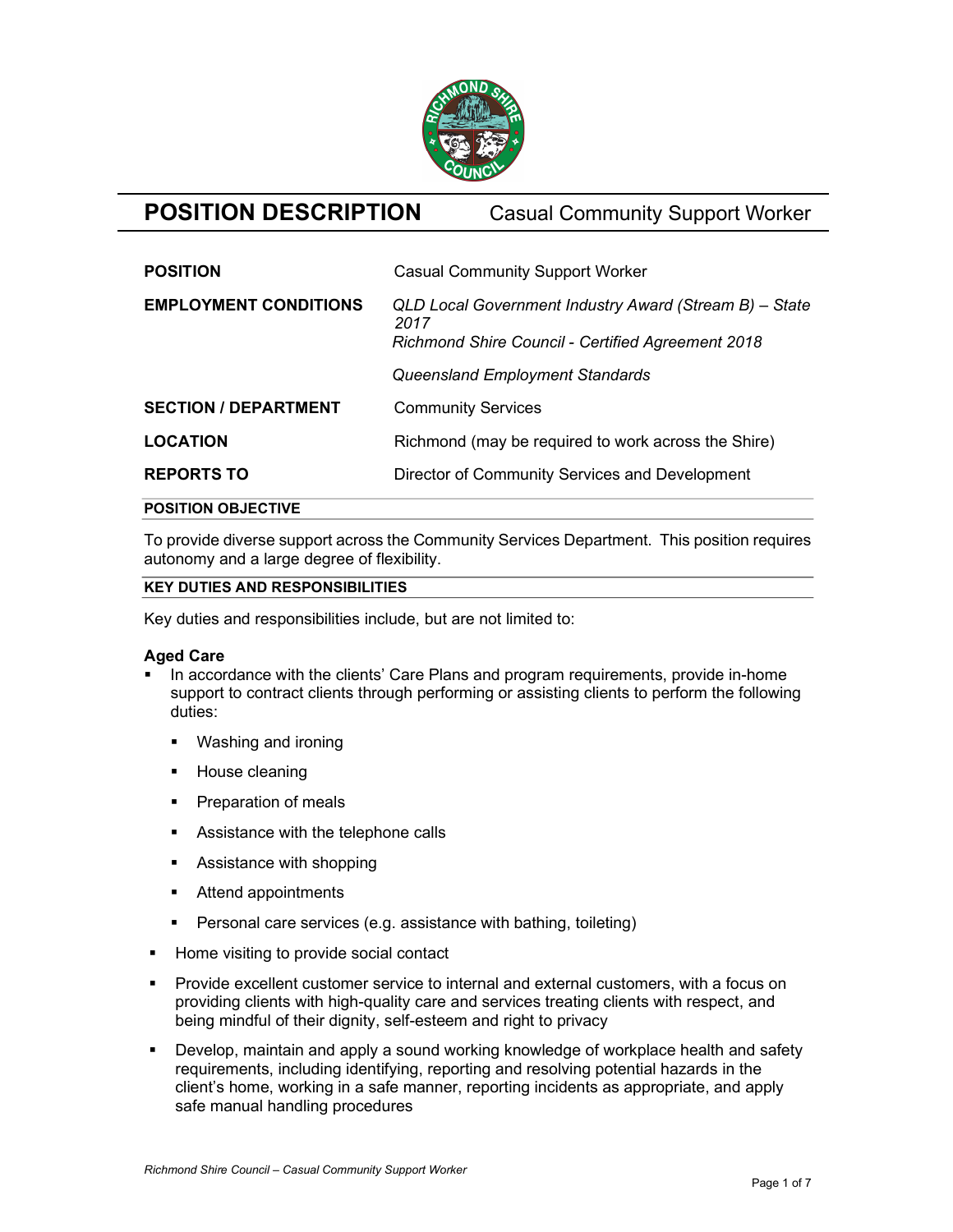- Maintain appropriate records and documentation (e.g. Home Records Sheet; Incident Report Forms)
- Communicate promptly with the Aged Care coordinator and other relevant staff on client issues, activities, equipment needing repair etc.
- Effectively and proactively perform as a member of both the immediate team and corporate team, including willingness to assist outside the direct area of responsibility
- Contribute to the continuous improvement of Council's policies and processes
- **Undertake continuous improvement of all aspects of personal work performance**

## Outside of School Hours Care

In a learning capacity assist the OSHC Co-ordinator in:

Supervision

- Be fully aware of and attentive to children's needs.
- Know where each child under supervision is at all times.
- Provide effective group supervision and exercise effective group management with children in a calm and civil manner.
- Follow and implement appropriate and positive behaviour management/ support strategies.
- Use appropriate discipline and or negotiation with children as required.
- Report constant misbehaviour problems to the Co-ordinator.
- Use discretions when supervising children's games think of safety first and do not permit games that may endanger the children in any way.
- Join in children's games with enthusiasm and ensure all children can be included in the game if they choose.
- Encourage children's abilities and interests.

## Service Delivery

- Understand and implement the service philosophy and goals.
- Support the service routine and program.
- Understand your Duty of care.
- Discuss issues that may arise with Co-ordinator during shift that may affect the programs operations.
- Participate in service's risk management procedures and implement safe work practices at all times.
- Adhere to the respective dress code and the uniforms of the service.
- Demonstrate knowledge and understanding of all service policies and procedures.
- Implement all relevant aspects of the service policies and procedures.
- Report all accidents / illness to the Co-ordinator immediately and record the details of this and any ensuing medication administering necessary.
- Seek to ensure that any misunderstanding is cleared up immediately to provide continuity on the OSHC environment.
- Follow the Co-ordinators instructions at all times be adaptable to change.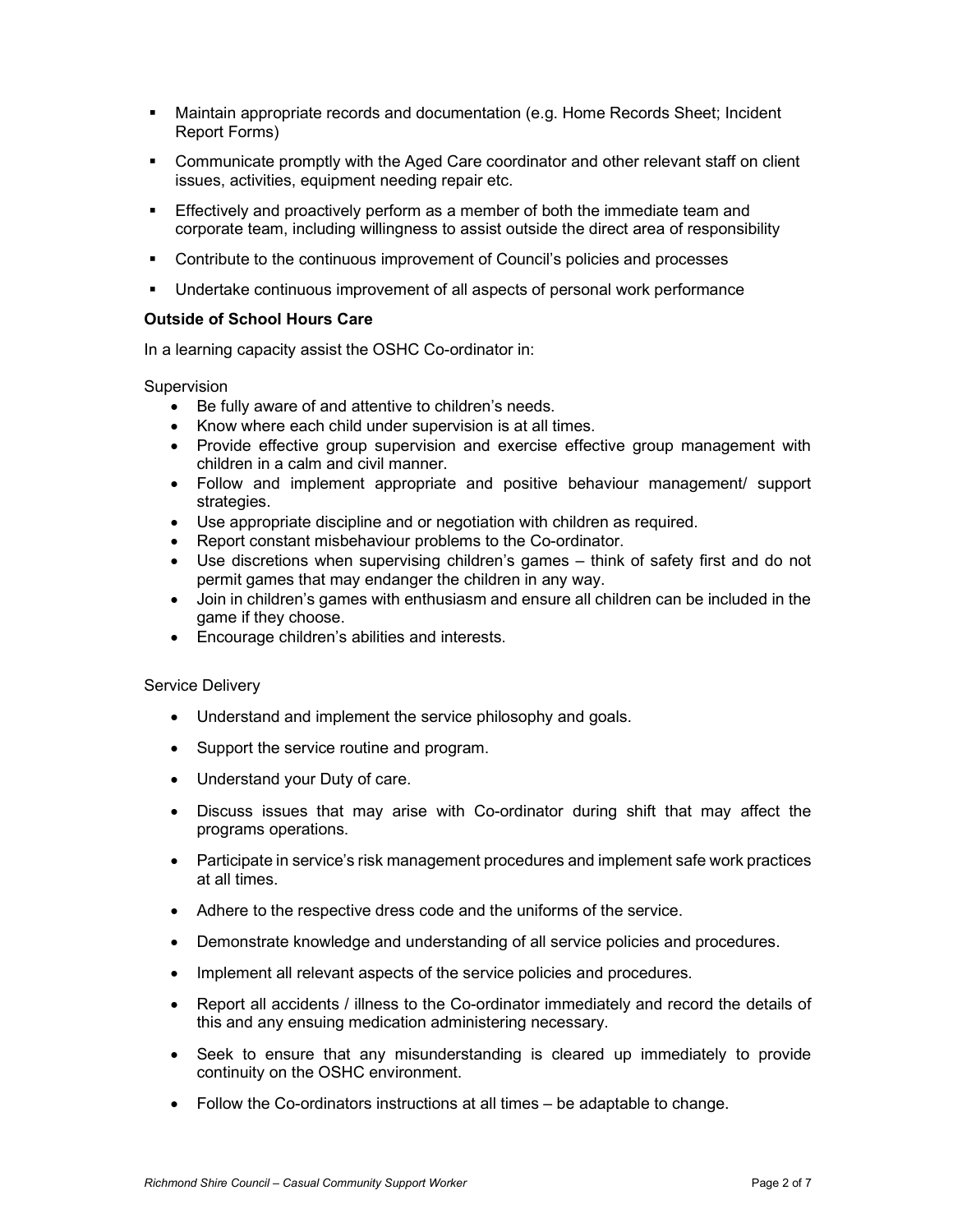- Support the Co-ordinator with all tasks use initiative and advice the Co-ordinator if supplies are running low.
- Actively participate in the centre's quality assurance polices and processes.
- Respect the confidentiality of all families should you have access to their personal information – never share this information in an unprofessional context.
- Familiarise yourself with the legislation for childcare follow and implement these standards.
- Show concern for punctuality and be commencing work at the start of your shift.
- Be flexible to meet the needs of the service.
- Use initiative and plan arts and crafts in advance.

### **Teamwork**

- Provide assistance and support to staff members as required.
- Follow the directions of the Co-ordinator and be able to ask for advice or assistance when needed.
- Adopt a positive attitude to your duties, the team the environment and to the quality of activities and care provided for the children.
- Attend staff meetings as required.

### **Communication**

- Communicate with other staff regularly regarding the children.
- Greet parents in a friendly and courteous manner.
- Frequently share positive information with the parents about the child's day.
- Always inform parents when an accident or incident has occurred which involves their child.
- Seek assistance from senior staff should managing situation prove difficult.
- Communicate with the children in a caring and compassionate manner. Be attentive and understanding of each child's individual needs.
- Model appropriate behaviours for the children and other adults at all times.
- Share your ideas with the Co-ordinator so they can be incorporated into programming

#### WORKPLACE HEALTH AND SAFETY RESPONSIBILITIES

All workers have a duty to familiarise themselves with and comply with statutory and Richmond Shire Council Workplace Health and Safety (WHS) requirements, including the WHS Management System, and WHS policies, procedures and work instructions.

In fulfilling this duty, workers are to:

- **Take reasonable care for their own health and safety**
- Take reasonable care that their acts or omissions do not adversely affect the health and safety of other persons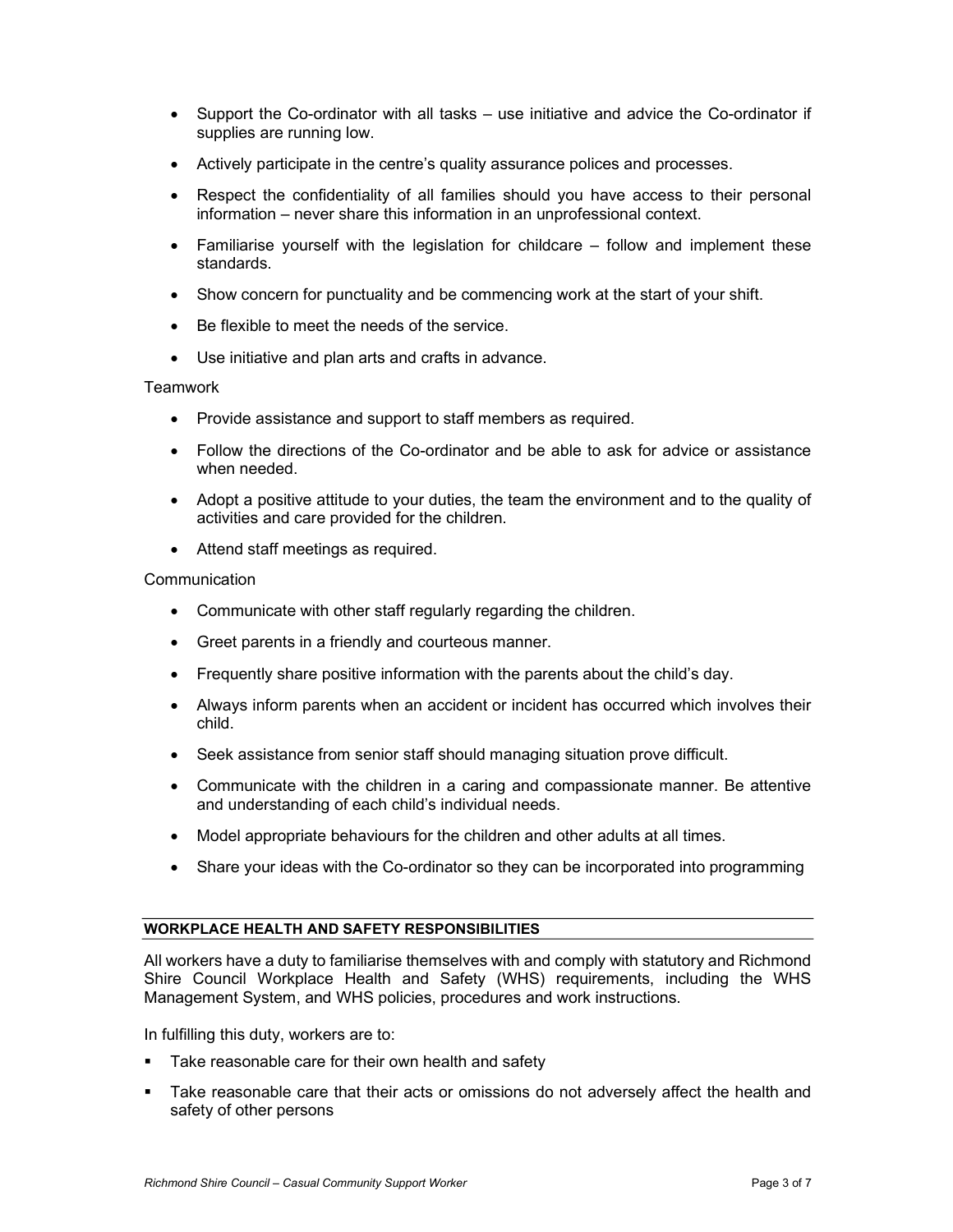- Cooperate with all reasonable instructions, policies and procedures of Council, and follow safe work practices
- Identify hazards, conduct risk assessments, and take corrective actions to eliminate hazards where possible in the workplace, and/or report hazards and risks promptly to their **Supervisor**
- Establish and maintain a high standard of housekeeping and cleanliness within individual work areas and on Council property generally
- Report promptly to their Supervisor and assist with the investigation of all incidents within the workplace, including minor injuries, near-miss incidents and property damage.
- Report any incidents of bullying and/or harassment in the workplace promptly to their Supervisor or higher management
- Attend Weekly Staff Meetings and workplace health and safety training as required
- Correctly use and maintain tools, equipment and vehicles/plant
- Report any worn out or defective tools or equipment or problems regarding tools and equipment promptly to their Supervisor
- Correctly use and maintain all personal protective clothing and equipment supplied by **Council**
- Report any worn out or defective equipment or problems regarding Personal Protective Equipment promptly to their Supervisor
- **•** Operate equipment and machinery with guards and safety controls operating and in place at all times
- Report promptly to their Supervisor if the employee does not have appropriate ticketing, licensing or training to undertake any designated task
- Report all problems with plant and equipment promptly to their Supervisor
- Report all problems with manual tasks, including signs of discomfort, promptly to their **Supervisor**
- Be familiar with the location of first aid kits, fire safety equipment, evacuation procedures, assembly points and key WHS personnel (e.g. Health and Safety representatives, Fire Wardens, First Aid Officers)
- Participate in workplace health and safety activities such as inspections, investigations, evacuation drills, meetings and risk assessments as required from time to time
- Report promptly to their Supervisor any physical or psychological conditions that may affect their ability to safely perform their duties
- Assist in the return to work process for themselves or any work colleagues following injury
- Do not misuse or interfere with anything which is provided in the interests of workplace health and safely
- **Participate in workplace health and safety consultation meetings to discuss workplace** safety in the department, in accordance with the Consultation, Cooperation and Coordination Code of Practice 2011.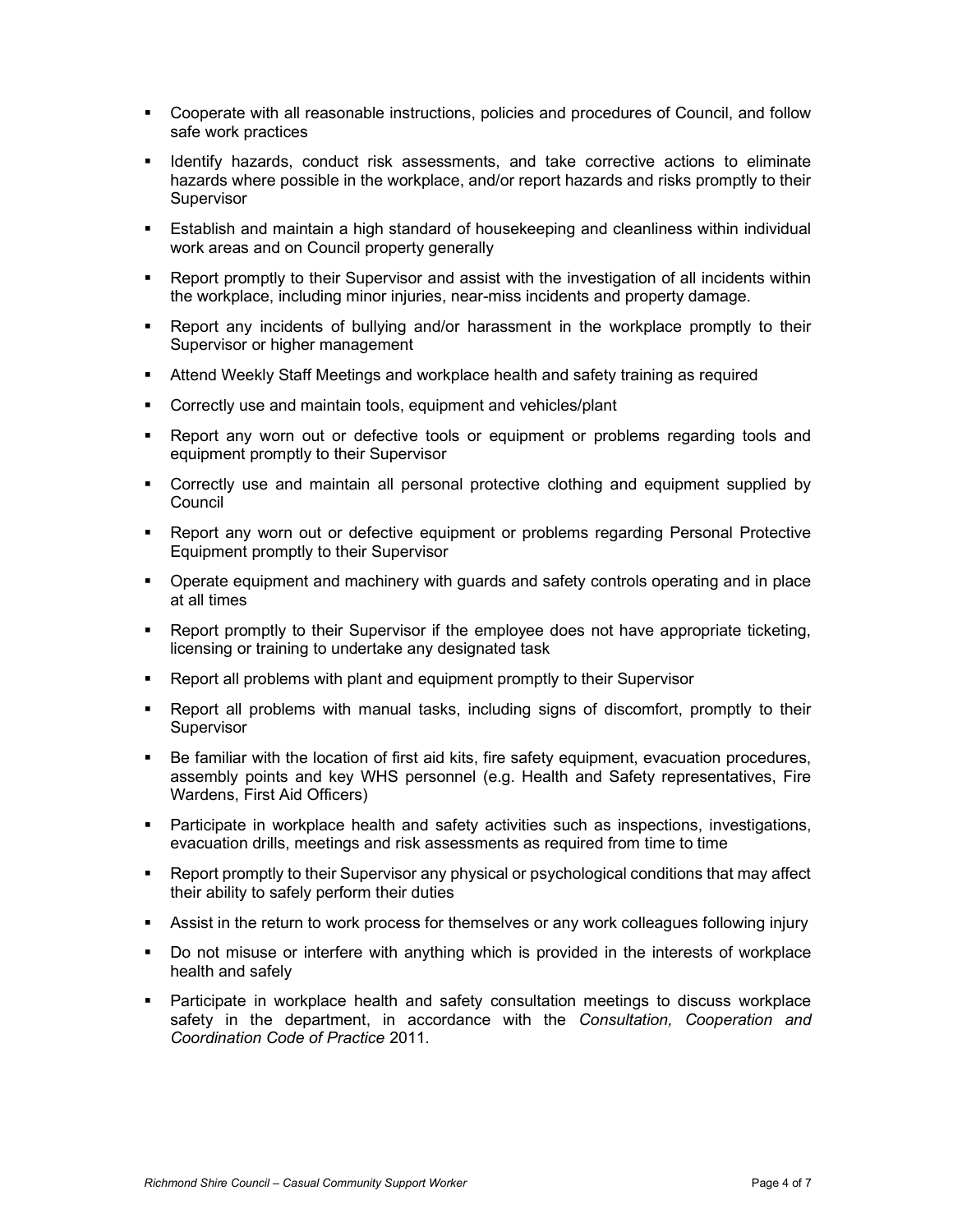## OTHER AREAS OF COMMUNITY SERVICES

- Complete other duties as required, which may be for other work sections of Richmond Shire Council
- Perform cleaning duties to Council infrastructure as directed by the supervisor
- Carry out duties impartially and with integrity, and with the overall aim of enhancing the reputation of Council

## KEY SELECTION CRITERIA

- 1. Demonstrated experience or interest in aged care services and Child Care Services
- 2. Certificate III in Individual Support or experience in the aged care industry
- 3. A current class C manual driver's licence and own vehicle.
- 4. Ability to obtain and pass a National Police Check.
- 5. Current First Aid and CPR Certificates, or willingness and ability to obtain
- 6. Demonstrated understanding of the aged care industry and principles relevant to the delivery of aged care services
- 7. Demonstrated ability to rapidly acquire sound knowledge of and adhere to Richmond Shire Council policies and procedures and relevant legislation.
- 8. Demonstrated commitment to excellent customer service, and the ability to respond to customer requests in a professional and patient manner.
- 9. Well-developed verbal communication and interpersonal skills, and sound written communication skills for basic record- keeping.
- 10. Demonstrated ability to work effectively within a team, work unsupervised, establish work priorities and meet deadline.

## OTHER REQUIREMENTS AND CONDITIONS

- Domestic work in clients' homes, and lifting of household items and equipment will be required
- **Some assistance in lifting and moving clients will be required**
- **Travel using a personal Vehicle will be required**
- Travel to and participation in training and vocational courses may be required to develop and maintain skills
- The employee may be required to be vaccinated and receive booster injections as appropriate (e.g. Hepatitis)

### PERFORMANCE STANDARDS

 All assigned tasks are completed professionally and within specified timeframes, and to required standards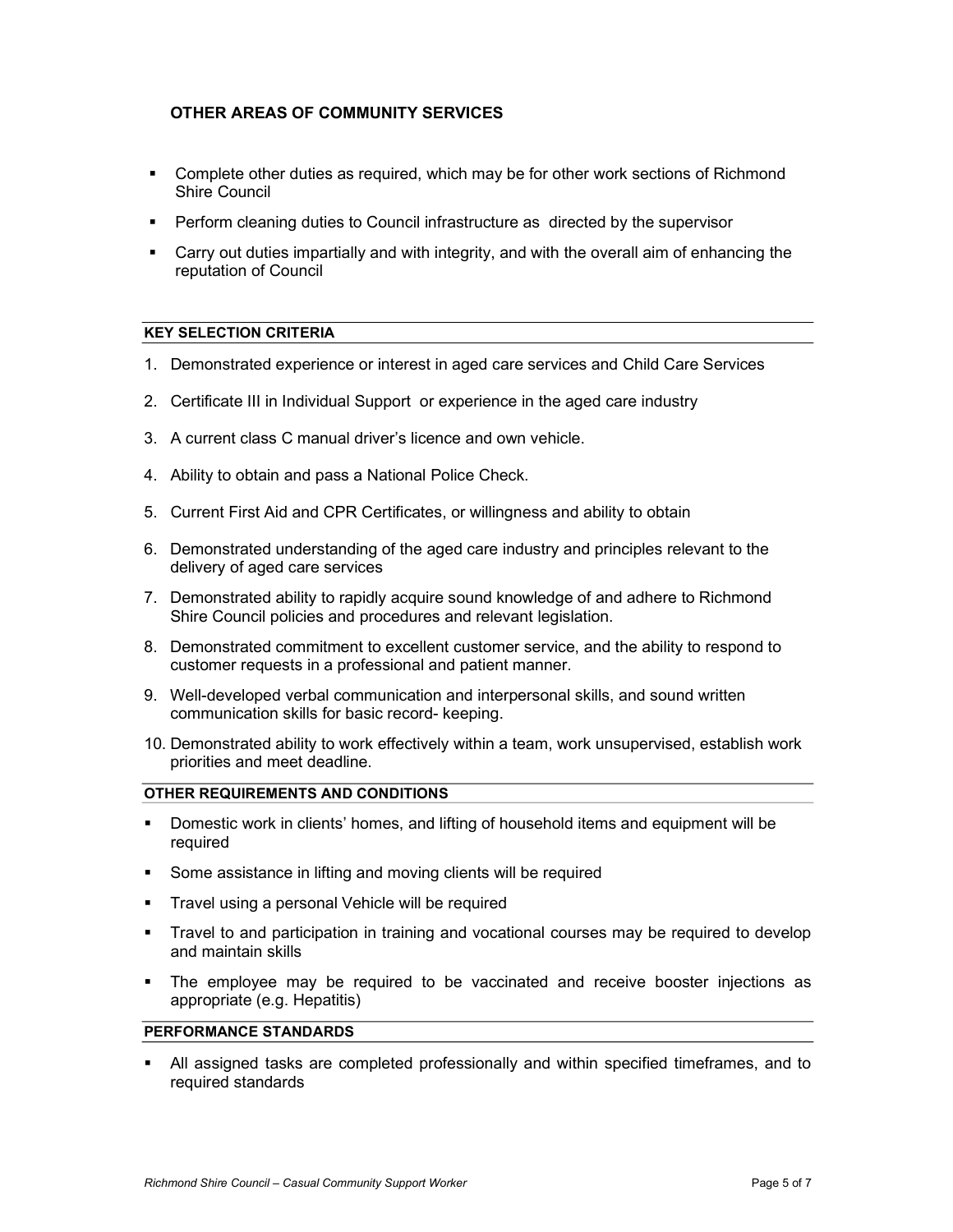- A high standard of customer service is provided to internal and external customers, with a courteous and professional manner displayed, quality care to clients, and effective followup to resolve enquiries
- High level of participation, commitment to and concern for both the immediate team and corporate team, including willingness to follow directions, assist others, be punctual and reliable in attendance
- High level of confidentiality maintained
- **Work is performed in a safe manner**
- Neat and tidy appearance and appropriate attention to hygiene
- Good housekeeping of work areas
- High level of commitment to continual improvement of Council's policies and processes
- High level of commitment to continual improvement of person work performance
- **Effective, efficient and economical management of public resources**
- **Effective recording-keeping**
- **Effective use of judgement and initiative**
- Council's Policies and Procedures and relevant legislation are adhered to
- **Other targets as outlined in the Performance Review are achieved**

## DELEGATED AUTHORITY

Nil

## INTELLECTUAL PROPERTY

Any literary work, computer program, invention, design, patent, copyright, trademark, photograph, diagrams, image, improvement or idea discovered, developed or produced by the employee in the course of employment is the sole property of Council and Council shall unless otherwise agreed have the exclusive right to use, adapt, patent and otherwise register it.

The employee following discovery, development or production of any literary work, computer program, invention, design, patent, copyright, trademark, photography, diagram, image, improvement or idea, shall immediately report it to Council to enable Council to ascertain whether it was discovered, developed or produced wholly outside and wholly unconnected with the course of employment.

The employee hereby assigns to Council by way of future assignment all copyright, design, design right and other property rights (if any) in respect to any literary work, computer program, invention, design, patent, copyright, trademark, photograph, diagram, image, improvement or idea developed by the employee in the course of employment.

The employee agrees that he/she will at the request and expense of Council complete all necessary deeds and documents and take all action necessary to vest any literary work, computer program, invention, design, patent, copyright, trademark, photograph, diagram, image, improvement or idea developed by the employee in the course of employment and obtain for Council the full benefit of all patent, trademark, copyright and other forms of protection throughout the world.